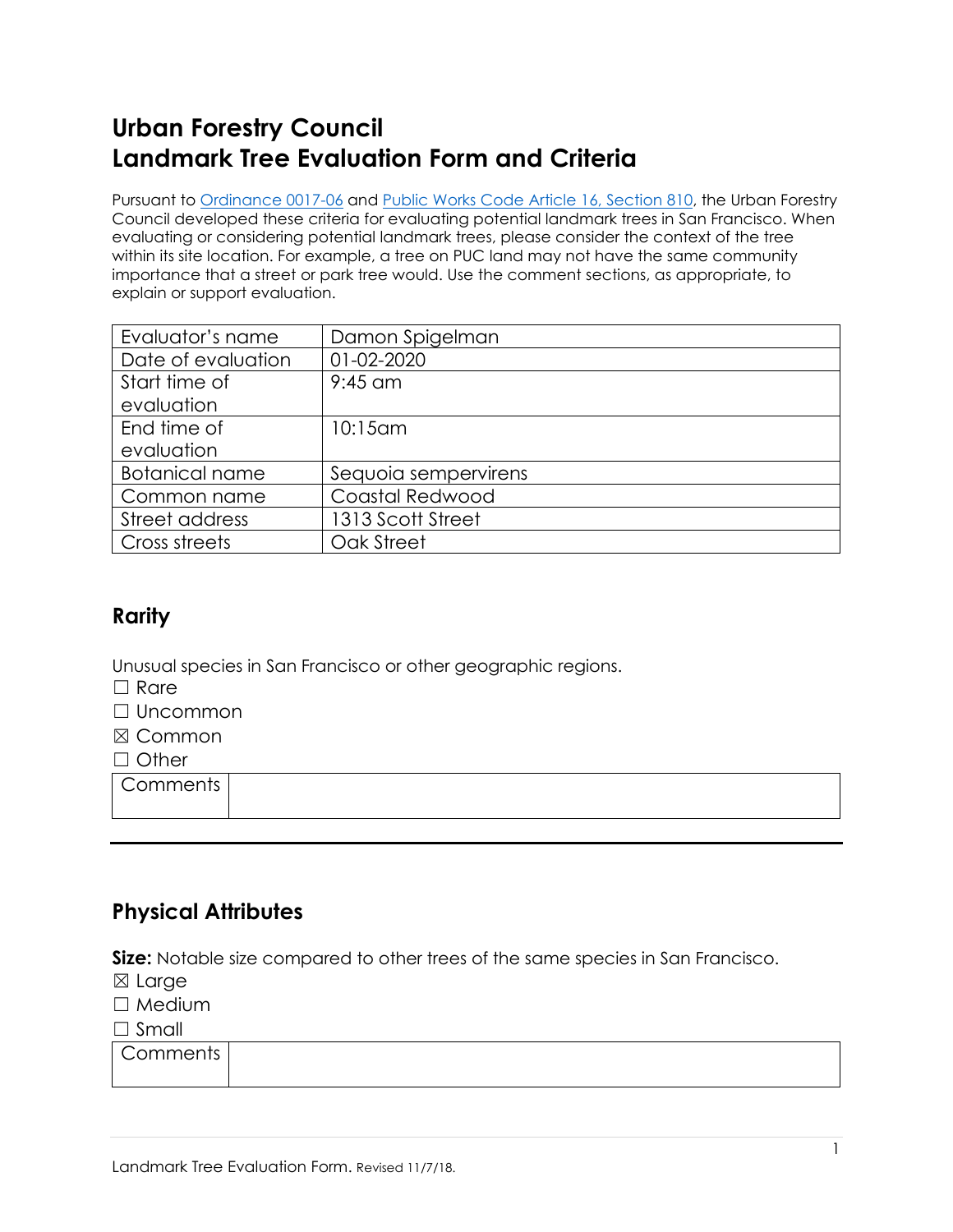**Age:** Significantly advanced age for the species.

☒ Yes

 $\Box$  No

| — 190 |                                                                    |
|-------|--------------------------------------------------------------------|
|       | $\mid$ Comments $\mid$ Large Root Flair suggesting significant age |

**Distinguished form:** Tree is an example of good form for its species, has majestic quality or otherwise unique structure.

☒ Yes

☐ No

Comments

**Tree condition:** Consider overall tree health and structure, including hazard potential.

☒ Good

☐ Poor

☐ Potential hazard

**Comments** 

### **OVERALL CATEGORY RATING**

Do the **physical attributes** of this tree support a recommendation for Landmark status?☒ Yes

□ Partially

 $\Box$  No

### **Historical Attributes**

**Historical association:** Any relation to a historic or cultural building, site, street, person, event, etc.

☐ Yes

☒ None apparent

| ⌒<br>Comments |  |  |
|---------------|--|--|
|               |  |  |

**Profiled in a publication or other media for its historic value:** Tree has received coverage in print, internet, media, etc. Attach documentation or provide links if appropriate.

| $\Box$ Yes     |  |  |  |
|----------------|--|--|--|
| $\Box$ Unknown |  |  |  |
| Comments       |  |  |  |
|                |  |  |  |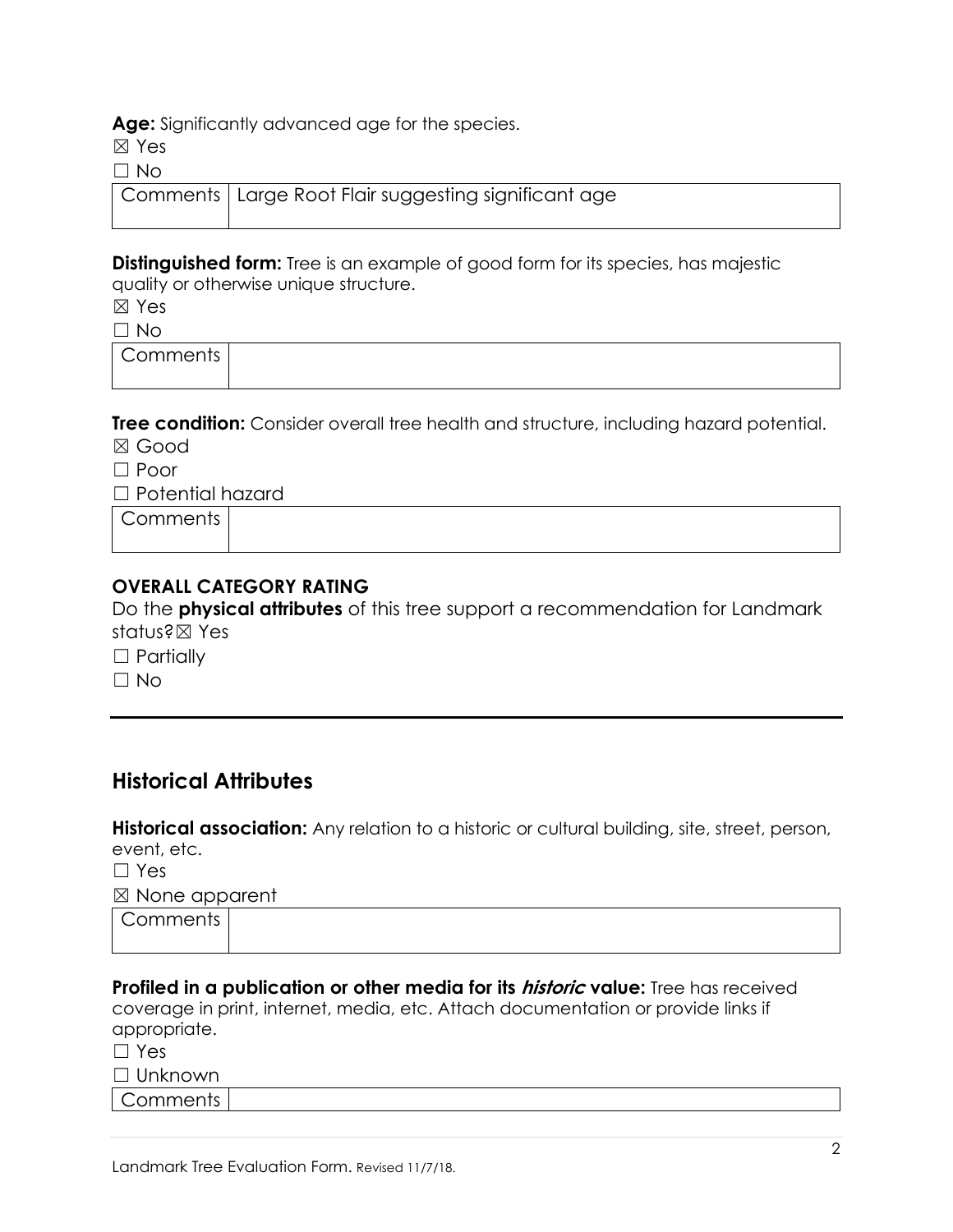### **OVERALL CATEGORY RATING**

Do the **historic attributes** of this tree support a recommendation for Landmark status?

☒ Yes

□ Partially

 $\Box$  No

## **Environmental Attributes**

#### **Prominent landscape feature:** A striking and outstanding natural feature.

☒ Yes  $\Box$  No.

| -NO             |  |  |  |  |  |
|-----------------|--|--|--|--|--|
| <b>Comments</b> |  |  |  |  |  |
|                 |  |  |  |  |  |

**Low tree density:** Tree exists in a neighborhood with very few trees.

 $\Box$  Low

☒ Moderate

 $\Box$  High

**Comments** 

**Interdependent group of trees:** This tree is an integral member of a group of trees and removing it may have an adverse impact on the adjacent trees.

☐ Yes

 $M \times N$ 

| ب سے ا                             |  |  |
|------------------------------------|--|--|
| $\sqrt{ }$<br>∴omments<br>112<br>. |  |  |

#### **Visible or accessible from public right-of-way:** High visibility and/or accessibility.

☐ Yes

☒ No

| . . |  |  |  |
|-----|--|--|--|
|     |  |  |  |

#### **High traffic area:** Tree is in an area that has a large volume of vehicle, pedestrian, or bike traffic and has a potential traffic-calming effect.

☐ Yes

 $\boxtimes$  No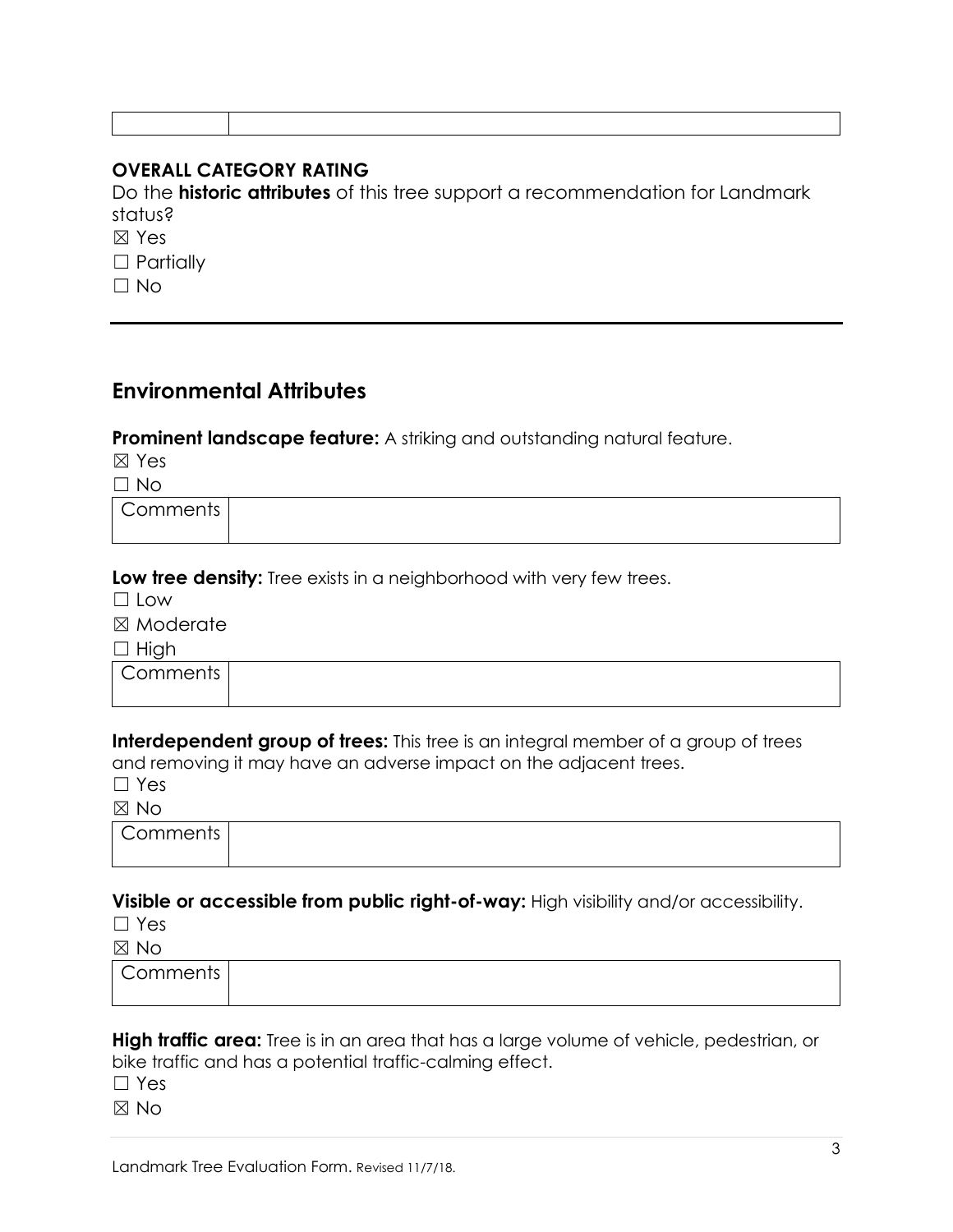| $\sqrt{ }$<br>$\sim$ $\sim$ $\sim$ $\sim$ $\sim$<br>.<br>,,,<br>. . |  |
|---------------------------------------------------------------------|--|
|                                                                     |  |

**Important wildlife habitat:** Species has a known relationship with wildlife to which it provides food, shelter, nesting potential, etc.

☒ Yes

 $\Box$  No

| ___ |                                                      |  |
|-----|------------------------------------------------------|--|
|     | Comments   Species could sustain significant habitat |  |

#### **Erosion control:** Tree prevents soil erosion.

☐ Yes

☒ No

**Comments** 

**Wind or sound barrier:** Tree reduces wind speed or mitigates undesirable noise.

☒ Yes

 $\Box$  No

**Comments** 

### **OVERALL CATEGORY RATING**

Do the **environmental attributes** of this tree support a recommendation for Landmark status?

☒ Yes

□ Partially

 $\Box$  No

# **Cultural Attributes**

**Neighborhood appreciation:** Multiple indicators such as letters of support, petition(s), outdoor gatherings, celebrations adjacent or related to the tree, etc. Attach documentation.

☐ Yes

☒ None apparent

| Comments |  |  |
|----------|--|--|
|          |  |  |

**Cultural appreciation:** Tree is of value to a certain cultural or ethnic group(s) in the City.